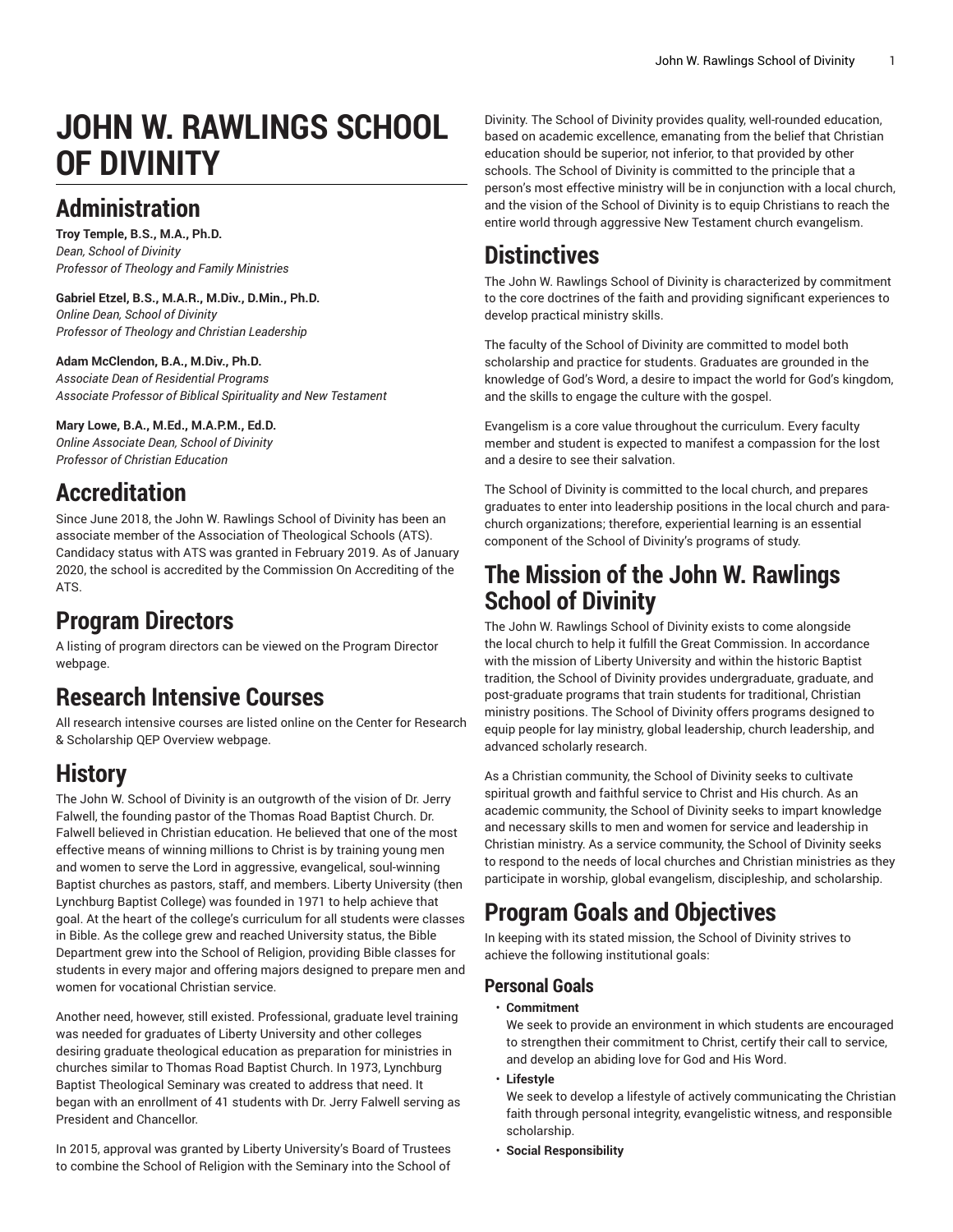We seek to foster an awareness of the Christian's responsibility to be a productive member of society and to be responsive to the needs and concerns of diverse cultures.

### **Academic Goals**

#### • **Knowledge**

We seek to develop cognitive skills for ministry and scholarship through rigorous interaction with the biblical text and disciplines related to professional vocation.

#### • **Understanding**

We seek to provide theological, historical, and intellectual understandings necessary for a self-conscious, critical, and Christian response to the world.

### **Vocational Goals**

#### • **Relationships**

We seek to develop communicative, administrative, and relational skills necessary for professional competence.

• **Ethics**

We seek to provide opportunities for students to explore the moral dimensions and ethical implications of their chosen vocation.

• **Evangelism**

We seek to cultivate sensitivity to others and a concern for world evangelization through local church ministries and vigorous defense of the gospel.

• **Church Growth**

We seek to develop biblical and scientific expertise in establishing, developing, and sustaining growing churches and ministries.

### **Programs**

- [Apologetics Major \(A.A.\)](https://catalog.liberty.edu/undergraduate/colleges-schools/rawlings-divinity/apologetics-major-aa/)
- Applied [Ministry](https://catalog.liberty.edu/undergraduate/colleges-schools/rawlings-divinity/applied-ministry-major-bs/) Major (B.S.)
- [Bible Major \(B.S.\)](https://catalog.liberty.edu/undergraduate/colleges-schools/rawlings-divinity/bible-major-bs/)
- Biblical & [Educational](https://catalog.liberty.edu/undergraduate/colleges-schools/rawlings-divinity/biblical-educational-studies-major-bs/) Studies Major (B.S.)
- [Biblical Studies Major \(A.A.\)](https://catalog.liberty.edu/undergraduate/colleges-schools/rawlings-divinity/biblical-studies-major-aa/)
- [Biblical Studies Major \(B.A.\)](https://catalog.liberty.edu/undergraduate/colleges-schools/rawlings-divinity/biblical-studies-major-ba/)
- Camp & Outdoor Adventure [Leadership](https://catalog.liberty.edu/undergraduate/colleges-schools/rawlings-divinity/camp-outdoor-adventure-leadership-bs/) Major (B.S.)
- Christian [Leadership](https://catalog.liberty.edu/undergraduate/colleges-schools/rawlings-divinity/christian-leadership-church-ministries-major-bs/) & Church Ministries Major (B.S.)
- [Christian Leadership & Management Major \(B.S.\)](https://catalog.liberty.edu/undergraduate/colleges-schools/rawlings-divinity/christian-leadership-management-major-bs/)
- [Christian Studies Major \(B.S.\)](https://catalog.liberty.edu/undergraduate/colleges-schools/rawlings-divinity/christian-studies-major-bs/)
- [Cultural Engagement Major \(B.S.\)](https://catalog.liberty.edu/undergraduate/colleges-schools/rawlings-divinity/cultural-engagement-major-bs/)
- [Global Studies Major \(B.S.\)](https://catalog.liberty.edu/undergraduate/colleges-schools/rawlings-divinity/global-studies-major-bs/)
- John W. [Rawlings](https://catalog.liberty.edu/undergraduate/colleges-schools/rawlings-divinity/minors/) School of Divinity Minors
- Pastoral [Leadership](https://catalog.liberty.edu/undergraduate/colleges-schools/rawlings-divinity/pastoral-leadership-major-bs/) Major (B.S.)
- [Religion Major \(A.A.\)](https://catalog.liberty.edu/undergraduate/colleges-schools/rawlings-divinity/religion-major-aa/)
- [Religion Major \(B.S.\)](https://catalog.liberty.edu/undergraduate/colleges-schools/rawlings-divinity/religion-major-bs/)
- [Religious Studies Major \(B.S.\)](https://catalog.liberty.edu/undergraduate/colleges-schools/rawlings-divinity/religious-studies-major-bs/)
- [Religious Studies: Bible & Theology Major \(B.A.\)](https://catalog.liberty.edu/undergraduate/colleges-schools/rawlings-divinity/religious-studies-bible-theology-major-ba/)
- [Religious Studies: Bible & Theology Major \(B.S.\)](https://catalog.liberty.edu/undergraduate/colleges-schools/rawlings-divinity/religious-studies-bible-theology-major-bs/)
- [Theology & Apologetics Major \(B.A.\)](https://catalog.liberty.edu/undergraduate/colleges-schools/rawlings-divinity/theology-apologetics-ba/)
- [Undergraduate](https://catalog.liberty.edu/undergraduate/colleges-schools/rawlings-divinity/undergraduate-certificates/) Certificates
- Youth [Ministries](https://catalog.liberty.edu/undergraduate/colleges-schools/rawlings-divinity/youth-ministries-major-bs/) Major (B.S.)

### **Centers Center for Apologetics & Cultural Engagement**

The culture is changing and Christians need to be prepared to defend their faith both from internal and external challenges to Christianity. To this end, the Center for Apologetics and Cultural Engagement partners with departments across Liberty University and with other organizations to equip students, faculty, and the wider Christian community. The Center resources Liberty University and Christians worldwide by hosting various events and featuring a website with articles and video clips from our Fellows, Liberty lecturers, and scholars from around the world.

The Center's *Distinguished Senior Fellows* are Liberty faculty members from various University departments who are known as outstanding scholars in their field and have years of experience engaging the culture. These Senior Fellows take part in faculty/student engagement events, are featured in videos on our website, take part in our theological fellowships, and serve as advisors to the Center.

The Center also includes an interdisciplinary *Student Fellowship Program*. Student Fellows are Liberty students of various majors who have excelled academically and have the goal of leading in cultural engagement. Student Fellows have the opportunity to learn from our Senior Fellows, serve as ambassadors for the Center, and research and write in the area of apologetics and cultural engagement.

### **Purpose**

The Center for Apologetics and Cultural Engagement is designed to inform and equip individuals to engage culture by addressing the biblical, theological, philosophical, and cultural questions of today's world from a distinctively Christian worldview.

# **Center for Chaplaincy**

The culture in which chaplains serve is progressively becoming more secular and pluralistic. Chaplains are faced with ministry challenges not previously experienced. The Center for Chaplaincy prepares students to minister effectively in the changing environment by providing exceptional education, research, publications, outreach opportunities, and strategic partnerships. Educationally, the Center develops cutting-edge curriculum to best prepare students to be biblically sound spiritual leaders and soul care providers. Further, the Center designs and conducts research to advance understanding for chaplain-care and leadership. Additionally, the Center produces and encourages scholarly chaplain publications to advance effective evangelical chaplain ministry. Furthermore, the Center organizes and promotes chaplain outreach locally and globally. Finally, the Center forms strategic partnerships across Liberty University and with other like-minded Universities and organizations to synergize education and ministry efforts.

### **Purpose**

The Center for Chaplaincy's purpose is to educate and equip chaplain students to bear the Presence and Message of Christ wherever God calls them.

### **Center for Pastoral Ministries Purpose**

The Center for Pastoral Ministries exists through the School of Divinity to recruit, train, place, and network those called to pastoral leadership both in the local and international church pastoral leadership; to carry out